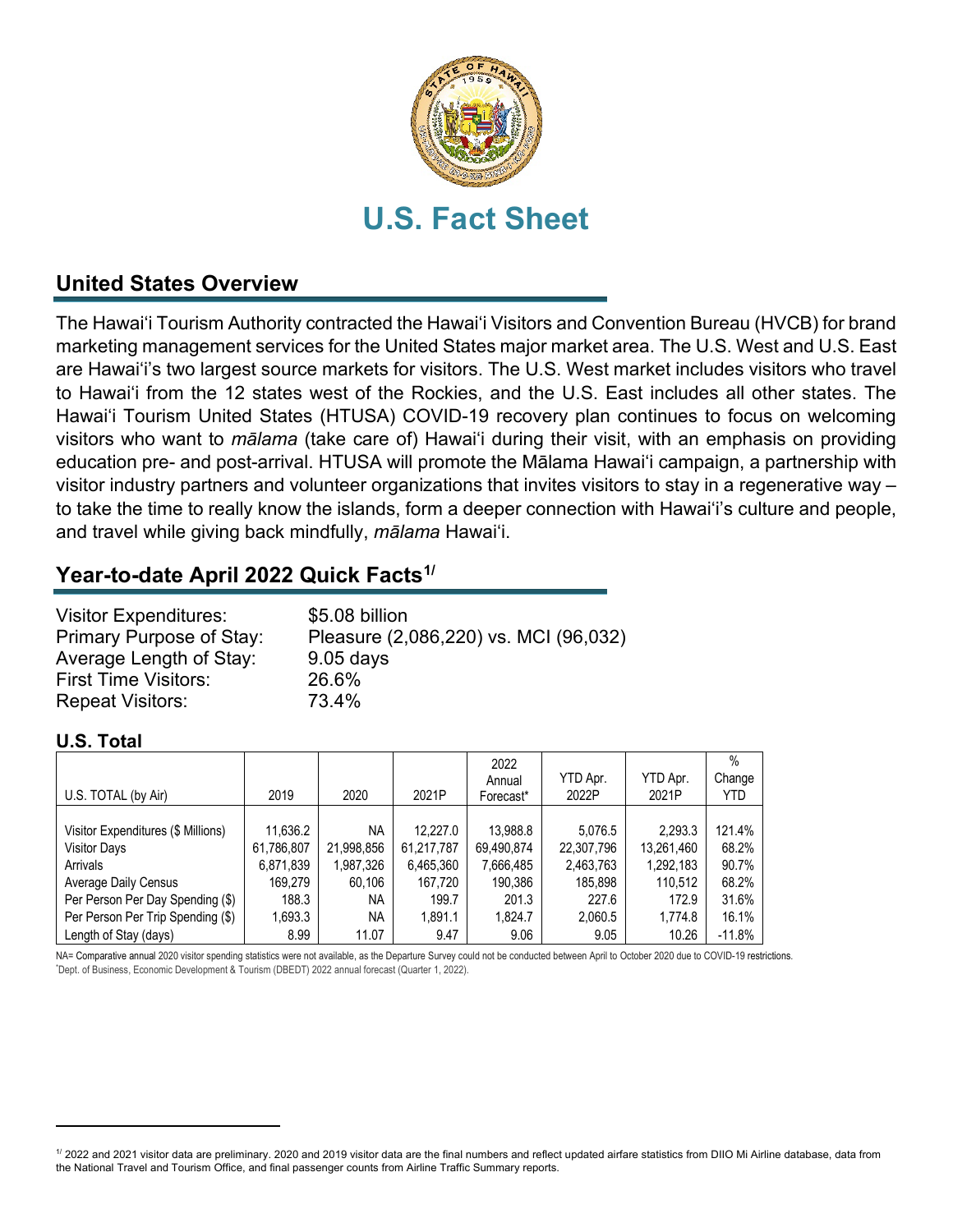### **U.S. West**

|                                    |            |            |            |                        |            |           | $\%$     |
|------------------------------------|------------|------------|------------|------------------------|------------|-----------|----------|
|                                    |            |            |            | 2021 Annual            | YTD Apr.   | YTD Apr.  | Change   |
| U.S. WEST MMA (by Air)             | 2019       | 2020       | 2021P      | Forecast <sup>1/</sup> | 2022P      | 2021P     | YTD      |
|                                    |            |            |            |                        |            |           |          |
| Visitor Expenditures (\$ Millions) | 6.952.0    | <b>NA</b>  | 7,933.3    | 8,781.5                | 3,180.2    | 1.555.9   | 104.4%   |
| <b>Visitor Days</b>                | 39,752,689 | 13,921,800 | 40,904,390 | 45,239,109             | 14,361,252 | 9,178,963 | 56.5%    |
| Arrivals                           | 4,595,319  | 1,311,176  | 4,474,027  | 5,183,426              | 1,670,887  | 925,145   | 80.6%    |
| Average Daily Census               | 108,911    | 38,038     | 112,067    | 123,943                | 119,677    | 76.491    | 56.5%    |
| Per Person Per Day Spending (\$)   | 174.9      | NA         | 193.9      | 194.1                  | 221.4      | 169.5     | 30.6%    |
| Per Person Per Trip Spending (\$)  | 1,512.8    | <b>NA</b>  | 1,773.2    | 1,694.1                | 1,903.3    | 1,681.7   | 13.2%    |
| Length of Stay (days)              | 8.65       | 10.62      | 9.14       | 8.73                   | 8.59       | 9.92      | $-13.4%$ |

NA= Comparative annual 2020 visitor spending statistics were not available, as the Departure Survey could not be conducted between April to October 2020 due to COVID-19 restrictions. Dept. of Business, Economic Development & Tourism (DBEDT) 2022 annual forecast (Quarter 1, 2022).

### **U.S. East**

|                                    |            |           |            |                                     |           |           | %          |
|------------------------------------|------------|-----------|------------|-------------------------------------|-----------|-----------|------------|
|                                    |            |           |            | 2021 Annual                         | YTD Apr.  | YTD Apr.  | Change     |
| U.S. EAST MMA (by Air)             | 2019       | 2020      | 2021P      | Forecast <sup><math>1/</math></sup> | 2022P     | 2021P     | <b>YTD</b> |
|                                    |            |           |            |                                     |           |           |            |
| Visitor Expenditures (\$ Millions) | 4,684.2    | <b>NA</b> | 4.293.7    | 5.207.4                             | 1,896.3   | 737.5     | 157.1%     |
| <b>Visitor Days</b>                | 22,034,119 | 8,077,056 | 20,313,397 | 24,251,765                          | 7,946,544 | 4,082,497 | 94.6%      |
| Arrivals                           | 2,276,520  | 676.150   | 1,991,333  | 2,483,059                           | 792.876   | 367.038   | 116.0%     |
| Average Daily Census               | 60,367     | 22.068    | 55,653     | 66.443                              | 66.221    | 34.021    | 94.6%      |
| Per Person Per Day Spending (\$)   | 212.6      | <b>NA</b> | 211.4      | 214.7                               | 238.6     | 180.6     | 32.1%      |
| Per Person Per Trip Spending (\$)  | 2,057.6    | <b>NA</b> | 2.156.2    | 2.097.2                             | 2.391.7   | 2,009.3   | 19.0%      |
| Length of Stay (days)              | 9.68       | 11.95     | 10.20      | 9.77                                | 10.02     | 11.12     | $-9.9%$    |

NA= Comparative annual 2020 visitor spending statistics were not available, as the Departure Survey could not be conducted between April to October 2020 due to COVID-19 restrictions. Dept. of Business, Economic Development & Tourism (DBEDT) 2022 annual forecast (Quarter 1, 2022).

# **Contact Information**

| <b>Hawai'i Tourism Authority:</b> | 'Iwalani Kūali'i Kaho'ohanohano, Senior Brand Manager |
|-----------------------------------|-------------------------------------------------------|
|                                   | Tel: (808) 973-2271                                   |
|                                   | $i$ walan $i$ @gohta.net                              |
|                                   |                                                       |

**Hawai'i Tourism United States:** Jay Talwar, Senior Vice President & Chief Marketing Officer Hawai'i Visitors & Convention Bureau 2270 Kalākaua Avenue, Suite 801 Honolulu, Hawai'i 96815 Telephone: (808) 924-0220 [jtalwar@hvcb.org](mailto:jtalwar@hvcb.org)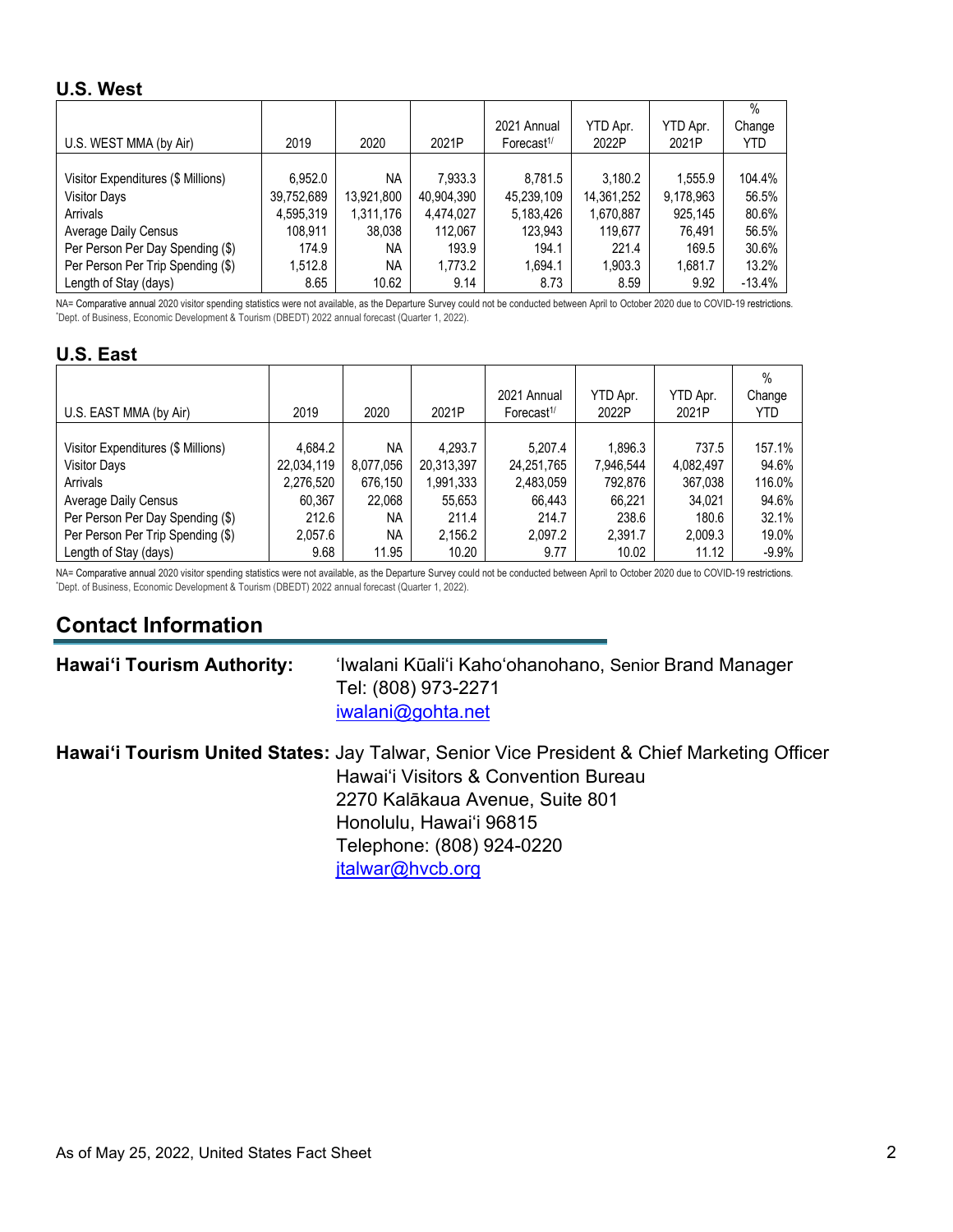## **Market Summary**

Prior to the global COVID-19 pandemic, Hawai'i achieved record-level visitor expenditures and arrivals in 2019 through February 2020. On March 26, 2020, the state implemented mandatory quarantine and travel restrictions. Subsequently, nearly all trans-Pacific and interisland flights were canceled, cruise ship activities were suspended and tourism to the islands all but shut down. In October 2020, the state initiated the Safe Travels program, which allowed travelers to bypass quarantine if they had a valid negative COVID test. Through March 25, 2022, domestic passengers could bypass the state's mandatory self-quarantine if they were vaccinated or have a negative COVID pre-travel test. The Safe Travels Program ended on March 26, 2022. In April 2022, there were no travel restrictions for passengers arriving on U.S. domestic flights. Passengers arriving on direct international flights were subjected to federal U.S. entry requirements which included up-to-date vaccination document and a negative COVID test taken within one day of travel, or documentation of having recovered from COVID in the past 90 days.

## **U.S. West**

- Through the first four months of 2022 there were 1,670,887 visitors from the U.S. West compared to 1,417,512 visitors (+17.9%) in the first four months of 2019.
- U.S. West visitors spent \$3.18 billion in the first four months of 2022 compared to \$2.18 billion (+45.8%) in the first four months of 2019.
- There were 16,596 scheduled flights with 3,310,110 seats in the first four months of 2022, compared to 13,287 flights with 2,666,749 seats in the first four months of 2019.
- For all of 2021, there were 4,474,027 visitors from the U.S. West compared to 1,311,176 visitors (+241.2%) in 2020, and 4,595,319 visitors (-2.6%) in 2019.
- Total visitor spending in 2021 was \$7.93 billion, an increase of 14.1 percent from \$6.95 billion in 2019. Comparative annual 2020 spending data was not available.
- In 2021, there were 45,246 scheduled flights with 8,989,207 seats from the U.S. West. In comparison, there were18,601 flights with 3,772,048 seats in 2020, and 42,760 flights with 8,564,295 seats in 2019.

## **U.S. East**

- Through the first four months of 2022, 792,876 visitors arrived from the U.S. East, compared to 746,793 visitors (+6.2%) in the first four months of 2019.
- U.S. East visitors spent \$1.90 billion in the first four months of 2022 compared to \$1.53 billion (+24.3%) in the first four months of 2019.
- There were 1,587 scheduled flights with 433,809 seats in the first four months of 2022, compared to 1,345 flights with 390,389 seats in the first four months of 2019.
- In 2021, there were 1,991,333 visitors from the U.S. East compared to 676,150 visitors (+194.5%) in 2020, and 2,276,520 visitors (-12.5%) in 2019.
- Total visitor spending in 2021 was \$4.29 billion, a decrease of 8.3 percent from \$4.68 billion in 2019.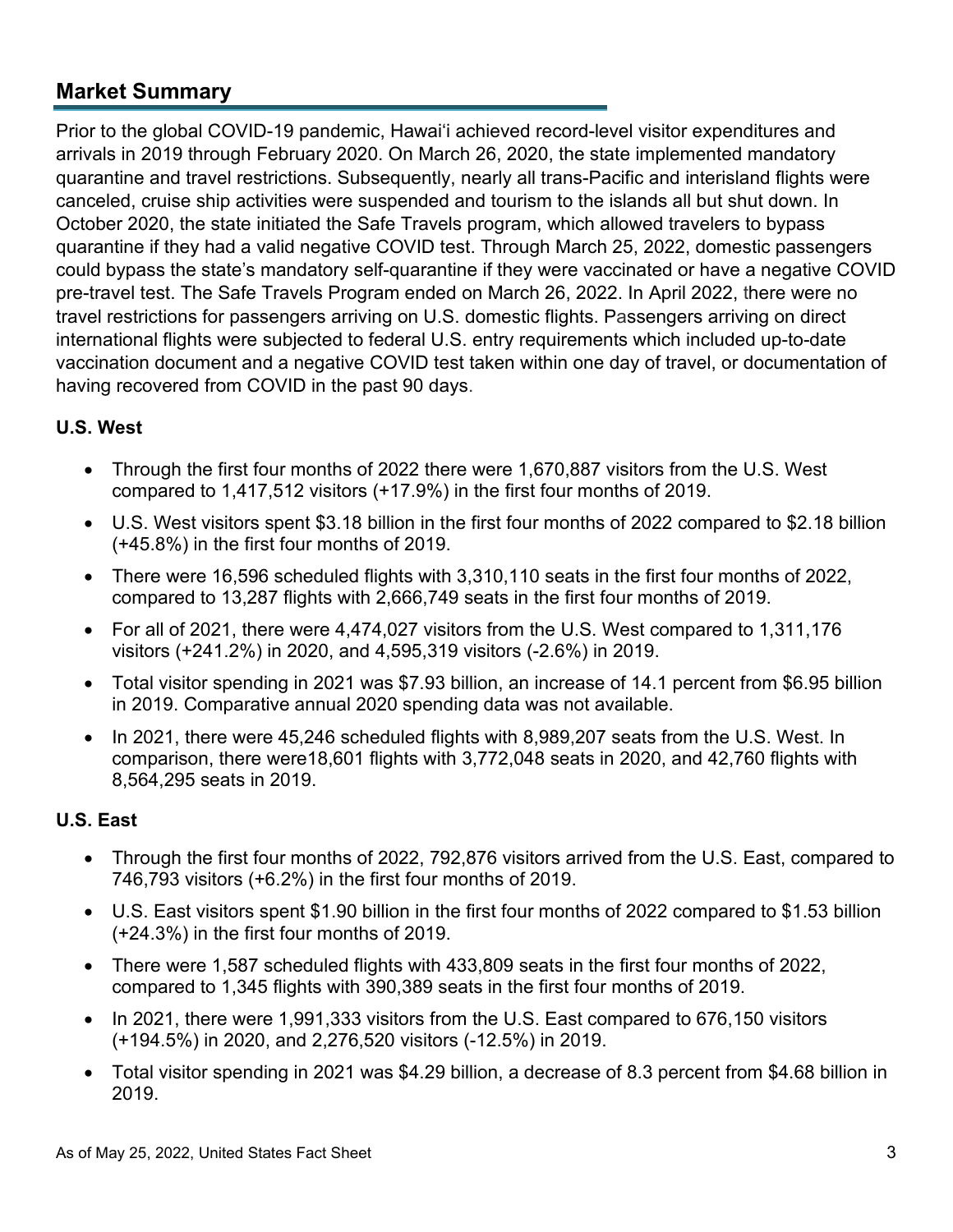• In 2021, there were 4,696 scheduled flights with 1,249,514 seats from the U.S. East. In comparison, there were 1,775 flights with 487,874 seats in 2020, and 4,129 flights with 1,182,495 seats in 2019.

## **Market Conditions**

- With solid job growth and the unemployment rate near a half-century low, the April 2022 job gains (+428,000) were most notable in leisure and hospitality. The jobs report covers a full month after the beginning of the Russia-Ukraine war and shows that the U.S. economy is slowing on the war's drag but is not in outright decline.
- The Conference Board Consumer Confidence Index decreased slightly in April 2022, after an increase in March. The Index now stands at 107.3 (1985=100) up from 107.6 in March.
- The Present Situation Index based on consumers' assessment of current business and labor market conditions slipped to 152.6 from 153.8 last month. The Expectations Index based on consumers' short-term outlook for income, business and labor market conditions was up to 77.2 from 76.7 last month.
- The forecast for domestic scheduled nonstop air seats to Hawai'i for May-July 2022 will increase by +3.2 percent as compared with the same period in 2021. The projection is based on flights appearing in Diio Mi airline schedules. Due to COVID-19, the constant fluidity in scheduled air seats is expected to continue for both the U.S. West (+5.6%) and U.S. East (-12.9%). The situation is being monitored and the forecast adjusted accordingly.
- According to MMGY Travel Intelligence, 73 percent of American travelers intend to take a vacation in the next six months, up significantly from 62 percent one year ago. It is anticipated that 2022 will be a year of continued growth for the travel industry, although inflation and the recent increase in gas prices may alter spending slightly.
- According to the latest Longwoods International tracking study of American travelers, the recent modest increase in coronavirus cases nationally is not deterring travel planning in 2022. Only 19 percent of travelers say that COVID-19 will greatly impact their travel decisions in the next six months, the lowest level since the beginning of the pandemic more than two years ago, barring a major reversal in the course of the pandemic. Concerns about gas prices and other inflationary pressure on costs have become a more significant challenge even as pandemic fears recede.

## **Distribution by Island**

| U.S. Total |
|------------|
|            |

|                     |           |         |           | YTD Apr.  | YTD Apr. | % Change |
|---------------------|-----------|---------|-----------|-----------|----------|----------|
| U.S. TOTAL (by Air) | 2019      | 2020    | 2021P     | 2022P     | 2021P    | YTD      |
| O'ahu               | 3.326.507 | 967.359 | 3.140.053 | 1,207,533 | 590.779  | 104.4%   |
| Maui County         | 2,488,629 | 672.005 | 2,236,665 | 780.764   | 504.048  | 54.9%    |
| Maui                | 2,449,124 | 659.185 | 2,201,447 | 766.115   | 497.064  | 54.1%    |
| Moloka'i            | 42,603    | 12,231  | 24,296    | 11.347    | 4.900    | 131.5%   |
| Lāna'i              | 59.810    | 14.527  | 45.291    | 17.565    | 8.283    | 112.1%   |
| Kaua'i              | 1.135.672 | 280,457 | 784.869   | 362.042   | 66.649   | 443.2%   |
| Island of Hawai'i   | 1,251,171 | 379,153 | 1,137,813 | 461,440   | 239.840  | 92.4%    |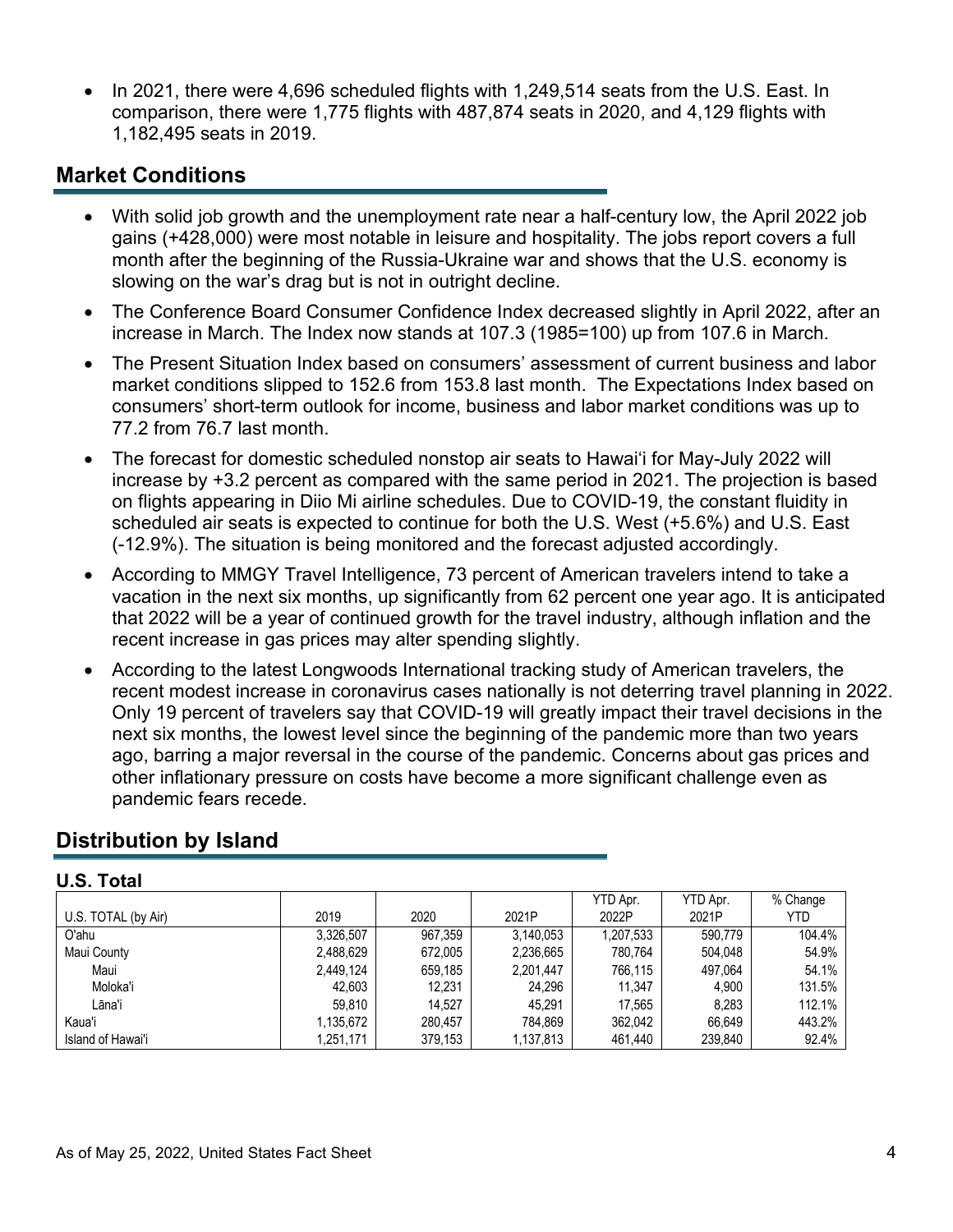### **U.S. West**

|                        |           |         |           | YTD Apr. | YTD Apr. | % Change |
|------------------------|-----------|---------|-----------|----------|----------|----------|
| U.S. WEST MMA (by Air) | 2019      | 2020    | 2021P     | 2022P    | 2021P    | YTD      |
| O'ahu                  | 2,005,506 | 582.276 | 2,005,091 | 773.398  | 388.288  | 99.2%    |
| Maui County            | 1,641,441 | 438.612 | 1.545.958 | 507.449  | 371.625  | 36.5%    |
| Maui                   | 1.616.213 | 430.261 | 1,522,838 | 497,833  | 366.831  | 35.7%    |
| Moloka'i               | 25,823    | 7.423   | 15.779    | 7.506    | 3.345    | 124.4%   |
| Lāna'i                 | 31.672    | 7.968   | 26.188    | 9.876    | 5.213    | 89.4%    |
| Kaua'i                 | 730.725   | 179.451 | 540.417   | 242.624  | 46.890   | 417.4%   |
| Island of Hawai'i      | 786,520   | 244,963 | 763,792   | 300.549  | 175.082  | 71.7%    |

### **U.S. East**

|                        |           |         |           | YTD Apr. | YTD Apr. | % Change |
|------------------------|-----------|---------|-----------|----------|----------|----------|
| U.S. EAST MMA (by Air) | 2019      | 2020    | 2021P     | 2022P    | 2021P    | YTD      |
| O'ahu                  | 1,321,001 | 385.083 | 1.134.962 | 434.135  | 202.491  | 114.4%   |
| Maui County            | 847.188   | 233.393 | 690.707   | 273.316  | 132.423  | 106.4%   |
| Maui                   | 832.911   | 228.925 | 678.608   | 268.282  | 130,232  | 106.0%   |
| Moloka'i               | 16.780    | 4.808   | 8,517     | 3.840    | 1.555    | 147.0%   |
| Lāna'i                 | 28.138    | 6.559   | 19.103    | 7.689    | 3.070    | 150.5%   |
| Kaua'i                 | 404.948   | 101.006 | 244.451   | 119.417  | 19.759   | 504.4%   |
| Island of Hawai'i      | 464,651   | 134,191 | 374,021   | 160,892  | 64,758   | 148.5%   |

# **Airlift: Scheduled Seats and Flights**

| Scheduled      |           |              | 2022      |           |           |                |           | 2021           |           |           | %CHANGE        |                |          |         |         |  |
|----------------|-----------|--------------|-----------|-----------|-----------|----------------|-----------|----------------|-----------|-----------|----------------|----------------|----------|---------|---------|--|
| seats          | 01        | Q2           | Q3        | Q4        | Annual    | Q <sub>1</sub> | Q2        | Q <sub>3</sub> | Q4        | Annual    | O <sub>1</sub> | Q <sub>2</sub> | Q3       | Q4      | Annual  |  |
| <b>US WEST</b> | 2.468.737 | 2.596.172    | 2.622.767 | 2.306.670 | 9.994.346 | 1.509.348      | 2.163.03' | 2.773.109      | 2.543.719 | 8.989.207 | 63.6           | 20.0           | $-5.4$   | $-9.3$  | 11.2    |  |
| Anchorage      | 29.271    | 10.815       | 0         | 16.218    | 56.304    | 19.716         | 13.833    | 11.702         | 24.980    | 70.231    | 48.5           | $-21.8$        | $-100.0$ | $-35.1$ | $-19.8$ |  |
| Denver         | 94,617    | 88.694       | 98.072    | 110.006   | 391.389   | 52.767         | 95.755    | 119.828        | 101.625   | 369.975   | 79.3           | $-7.4$         | $-18.2$  | 8.2     | 5.8     |  |
| Las Vegas      | 147.663   | 144.026      | 171.124   | 108.196   | 571.009   | 42.256         | 57.249    | 134.376        | 130.246   | 364.127   | 249.4          | 151.6          | 27.3     | $-16.9$ | 56.8    |  |
| Long Beach     | 65,331    | 66.248       | 62,601    | 41.076    | 235.256   | 24.766         | 64.470    | 77.273         | 63.364    | 229.873   | 163.8          | 2.8            | $-19.0$  | $-35.2$ | 2.3     |  |
| Los Angeles    | 668.218   | .128         | 745.673   | 661.393   | 2.786.412 | 371.317        | 594,918   | 803,612        | 710.296   | 2.480.143 | 80.0           | 19.5           | $-7.2$   | $-6.9$  | 12.3    |  |
| Oakland        | 154,952   | 161.532      | 161,616   | 89,964    | 568,064   | 109.650        | 129.029   | 157,514        | 144.165   | 540.358   | 41.3           | 25.2           | 2.6      | $-37.6$ | 5.1     |  |
| Ontario        | 16.821    | 17.199       | 17.388    | 17.388    | 68.796    | 2.079          | 13.986    | 17.388         | 17.199    | 50,652    | 709.1          | 23.0           | 0.0      |         | 35.8    |  |
| Phoenix        | 173.150   | 163.897      | 156.952   | 150.374   | 644.373   | 90.147         | 144.673   | 172.296        | 171.235   | 578.351   | 92.1           | 13.3           | $-8.9$   | $-12.2$ | 11.4    |  |
| Portland       | 92,407    | 93.246       | 66,665    | 105.209   | 357.527   | 71.639         | 85.864    | 78.517         | 84.853    | 320.873   | 29.0           | 8.6            | $-15.1$  | 24.0    | 11.4    |  |
| Sacramento     | 78.066    | 86.247       | 67.199    | 41.076    | 272,588   | 61.405         | 64.339    | 73.269         | 72.326    | 271.339   | 27.1           | 34.7           | $-8.3$   | $-43.2$ | 0.5     |  |
| Salt Lake City | 45,969    | 29.928       | 20.522    | 24.182    | 120.601   | 38,908         | 44.565    | 33.431         | 27.259    | 144.163   | 18.1           | $-32.8$        | $-38.6$  | $-11.3$ | $-16.3$ |  |
| San Diego      | 156.957   | 156.490      | 134,588   | 121,262   | 569,297   | 73.957         | 116.653   | 188.167        | 167.044   | 545.821   | 112.2          | 34.2           | $-28.5$  | $-27.4$ | 4.3     |  |
| San Francisco  | 310,947   | 374.742      | 423.634   | 375.254   | 484,577   | 205,670        | 282,002   | 382.039        | 340.793   | ,210,504  | 51.2           | 32.9           | 10.9     | 10.1    | 22.6    |  |
| San Jose       | 132.756   | 179.205      | 187.356   | 128.284   | 627.601   | 126.936        | 150.880   | 185.192        | 164.354   | 627.362   | 4.6            | 18.8           | 1.2      | $-21.9$ | 0.0     |  |
| Santa Ana      | 11,088    | 1.466        | 8,820     | 3.528     | 34,902    |                | 6.930     | 11.592         | 11.214    | 29,736    | <b>NA</b>      | 65.5           | $-23.9$  | $-68.5$ | 17.4    |  |
| Seattle        | 290.524   | 301<br>1.309 | 300,557   | 313.260   | .205.650  | 218,135        | 297.885   | 326.913        | 312.766   | 155.699   | 33.2           |                | $-8.1$   | 0.2     | 4.3     |  |

Source: HTA/DBEDT analysis based on scheduled Seats from Diio Mi flight schedules as of April 26, 2022 subject to change.

| Scheduled      |        |                | 2022   |        |        |                |                | 2021           |                |        |                |                | %CHANGE  |         |         |  |
|----------------|--------|----------------|--------|--------|--------|----------------|----------------|----------------|----------------|--------|----------------|----------------|----------|---------|---------|--|
| flights        | Q1     | Q <sub>2</sub> | Q3     | Q4     | Annual | Q <sub>1</sub> | Q <sub>2</sub> | Q <sub>3</sub> | Q <sub>4</sub> | Annual | O <sub>1</sub> | Q <sub>2</sub> | Q3       | Q4      | Annual  |  |
| <b>US WEST</b> | 12,375 | 13.078         | 13,010 | 11.401 | 49.864 | 7.586          | 10.980         | 13.925         | 12.755         | 45.246 | 63.1           | 19.1           | $-6.6$   | $-10.6$ | 10.2    |  |
| Anchorage      | 178    | 63             | 0      | 102    | 343    | 124            | 87             | 73             | 154            | 438    | 43.5           | $-27.6$        | $-100.0$ | $-33.8$ | $-21.7$ |  |
| Denver         | 444    | 364            | 368    | 419    | .595   | 232            | 429            | 512            | 461            | 1.634  | 91.4           | $-15.2$        | $-28.1$  | $-9.1$  | $-2.4$  |  |
| Las Vegas      | 696    | 678            | 831    | 472    | 2,677  | 152            | 230            | 624            | 595            | 1.601  | 357.9          | 194.8          | 33.2     | $-20.7$ | 67.2    |  |
| Long Beach     | 359    | 364            | 343    | 220    | 1,286  | 134            | 354            | 427            | 348            | 1,263  | 167.9          | 2.8            | $-19.7$  | $-36.8$ | 1.8     |  |
| Los Angeles    | 3,227  | 3,467          | 3,545  | 3,196  | 13,435 | .752           | 2,889          | 3,894          | 3.432          | 11,967 | 84.2           | 20.0           | $-9.0$   | $-6.9$  | 12.3    |  |
| Oakland        | 864    | 900            | 896    | 492    | 3,152  | 613            | 718            | 878            | 803            | 3.012  | 40.9           | 25.3           | 2.1      | $-38.7$ | 4.6     |  |
| Ontario        | 89     | 91             | 92     | 92     | 364    |                | 74             | 92             | 91             | 268    | 709.1          | 23.0           | 0.0      |         | 35.8    |  |
| Phoenix        | 837    | 823            | 782    | 721    | 3.163  | 418            | 681            | 835            | 830            | 2.764  | 100.2          | 20.9           | $-6.3$   | $-13.1$ | 14.4    |  |
| Portland       | 506    | 486            | 374    | 602    | .968   | 412            | 494            | 446            | 487            | 1,839  | 22.8           | $-1.6$         | $-16.1$  | 23.6    | 7.0     |  |
| Sacramento     | 386    | 432            | 353    | 220    | .391   | 336            | 340            | 358            | 354            | .388   | 14.9           | 27.7           | $-1.4$   | $-37.9$ | 0.2     |  |
| Salt Lake City | 159    | 128            | 92     | 107    | 486    | 157            | 174            | 141            | 103            | 575    | 1.3            | $-26.4$        | $-34.8$  | 3.9     | $-15.5$ |  |
| San Diego      | 860    | 862            | 736    | 668    | 3.126  | 411            | 654            | ,051           | 921            | 3,037  | 109.2          | 31.8           | $-30.0$  | $-27.5$ | 2.9     |  |
| San Francisco  | .446   | 1.731          | 1,870  | 1.651  | 6,698  | 934            | .338           | .712           | 1.511          | 5.495  | 54.8           | 29.4           | 9.2      | 9.3     | 21.9    |  |
| San Jose       | 753    | .028           | 1.079  | 732    | 3,592  | 729            | 874            | .065           | 947            | 3,615  | 3.3            | 17.6           | 1.3      | $-22.7$ | $-0.6$  |  |
| Santa Ana      | 88     | 91             | 70     | 28     | 277    |                | 55             | 92             | 89             | 236    |                | 65.5           | $-23.9$  | $-68.5$ | 17.4    |  |
| Seattle        | .483   | .570           | .579   | 1.679  | 6,311  | 1.171          | ,589           | 1,725          | 1,629          | 6.114  | 26.6           | $-1.2$         | $-8.5$   | 3.1     | 3.2     |  |

Source: HTA/DBEDT analysis based on scheduled flights from Diio Mi flight schedules as of April 26, 2022 subject to change.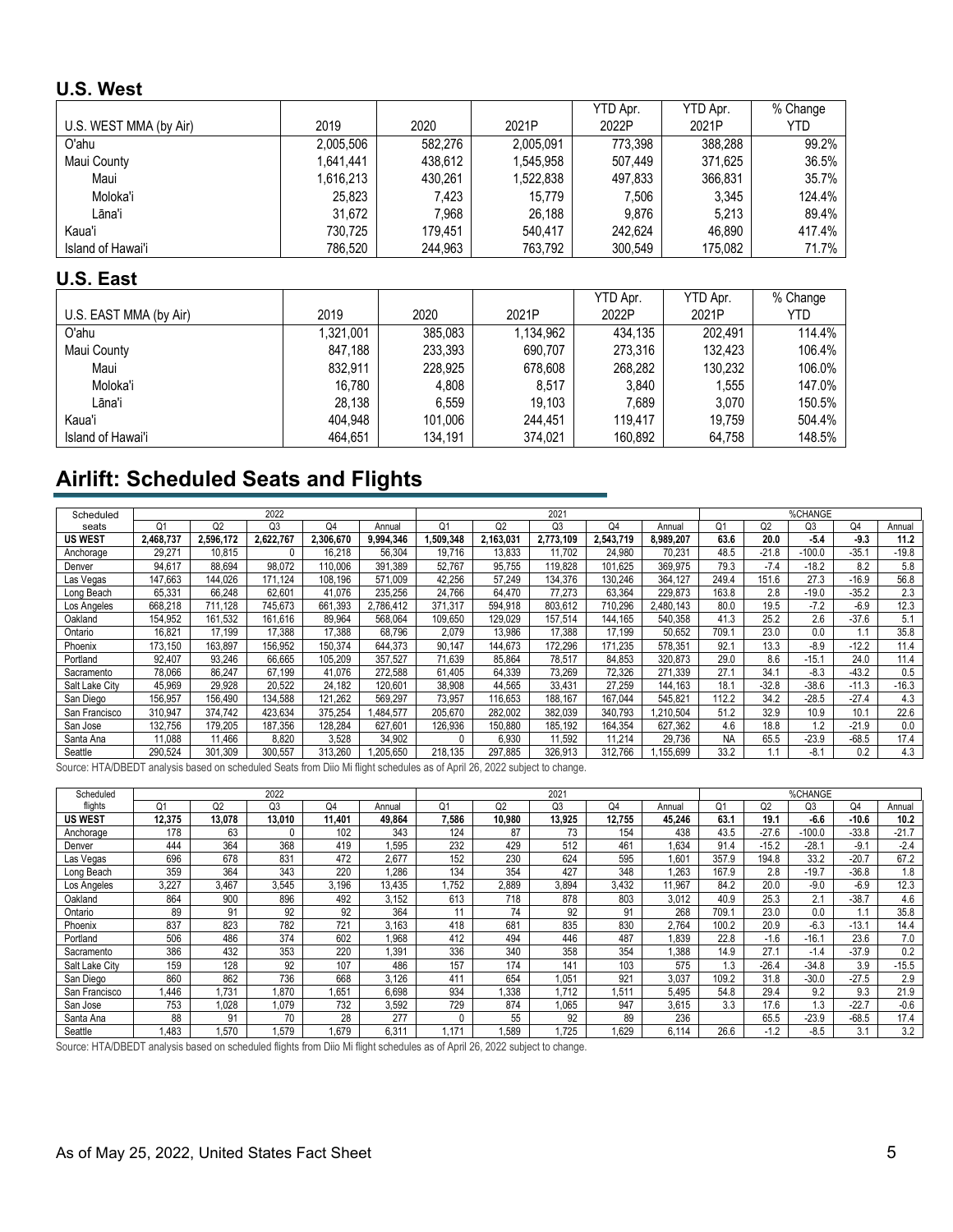|                 |                |                | 2022           |                |          |                |         | 2021            |                |          |           |                | %CHANGE  |                |           |
|-----------------|----------------|----------------|----------------|----------------|----------|----------------|---------|-----------------|----------------|----------|-----------|----------------|----------|----------------|-----------|
| Scheduled seats | O <sub>1</sub> | Q <sub>2</sub> | Q <sub>3</sub> | O <sub>4</sub> | Annual   | O <sub>1</sub> | Q2      | Q3              | O <sub>4</sub> | Annual   | 01        | Q <sub>2</sub> | O3       | Q <sub>4</sub> | Annual    |
| <b>US EAST</b>  | 324.177        | 321.554        | 330.670        | 351.214        | .327.615 | 200.235        | 311.750 | 400.887         | 336.642        | .249.514 | 61.9      | 3.1            | $-17.5$  | 4.3            | 6.3       |
| Atlanta         | 25.281         | 23.253         | 20.792         | 37.545         | 106.871  | 15.886         | 22.203  | 26.663          | 23.861         | 88.613   | 59.1      | 4.7            | $-22.0$  | 57.3           | 20.6      |
| Austin          | 1.120          | 10.842         | 10.842         | 10.842         | 43.646   |                | 6.672   | 9.452           | 8.062          | 24.186   | NA        | 62.5           | 14.7     | 34.5           | 80.5      |
| Boston          | 14.456         | 14.734         | 14.456         | 14.734         | 58.380   | 6.950          | 9.730   | 16.680          | 16,680         | 50.040   | 108.0     | 51.4           | $-13.3$  | $-11.7$        | 16.7      |
| Charlotte       | 546            |                | 0              |                | 546      |                | 12831   | 25116           | 23751          | 61698    | <b>NA</b> | $-100.0$       | $-100.0$ | $-100.0$       | $-99.1$   |
| Chicago         | .047<br>51.    | 57.068         | 59.877         | 54.645         | 222.637  | 37.735         | 63.428  | $82.44^{\circ}$ | 46.671         | 230.275  | 35.3      | $-10.0$        | $-27.4$  | 17.1           | $-3.3$    |
| Dallas          | 98.625         | 93.279         | 89.568         | 96.675         | 378.147  | 97.135         | 102.464 | 19.682          | 118.196        | 437.477  | .5        | $-9.0$         | $-25.2$  | $-18.2$        | $-13.6$   |
| Detroit         |                |                |                | 12599          | 12.599   |                |         |                 |                |          |           |                |          | <b>NA</b>      | <b>NA</b> |
| Houston         | 24.564         | 29.358         | 33.488         | 33.488         | 120.898  | 15.194         | 21.210  | 24.840          | 24.840         | 86.084   | 61.7      | 38.4           | 34.8     | 34.8           | 40.4      |
| Minneapolis     | 26.370         | 17.527         | 15.142         | 17.402         | 76.441   | 13.994         | 21.199  | 14.943          | 10.255         | 60.391   | 88.4      | $-17.3$        | 1.3      | 69.7           | 26.6      |
| New York JFK    | 24.464         | 25.298         | 25.576         | 28.966         | 104.304  | 10.008         | 18.348  | 24.186          | 23.630         | 76.172   | 144.4     | 37.9           | 5.7      | 22.6           | 36.9      |
| Newark          | 27.038         | 29.033         | 33.009         | 26.756         | 115.836  | .665           | 15.953  | 29.950          | 25.754         | 73.322   | 1523.9    | 82.0           | 10.2     | 3.9            | 58.0      |
| Orlando         | 1.120          | 10.842         | 11,120         | 10,842         | 43.924   | .668           | 8.340   | 9.174           | 8.618          | 27,800   | 566.7     | 30.0           | 21.2     | 25.8           | 58.0      |
| Washington D.C. | 9,546          | 10.320         | 16,800         | 6.720          | 43,386   |                | 9.372   | 17.760          | 6.324          | 33.456   |           | 10.            | $-5.4$   | 6.3            | 29.7      |

Source: DBEDT analysis based on scheduled Seats from Diio Mi flight schedules as of January 14, 2022 subject to change.

| Scheduled flights |        |                | 2022  |       |          |     |       | 2021  |              |        |        |                | %CHANGE        |           |           |
|-------------------|--------|----------------|-------|-------|----------|-----|-------|-------|--------------|--------|--------|----------------|----------------|-----------|-----------|
|                   | Ο1     | Q <sub>2</sub> | Q3    | Q4    | Annual   | О.  | Q2    | Q3    | Q4           | Annual | Q1     | O <sub>2</sub> | O <sub>3</sub> | Q4        | Annual    |
| <b>US EAST</b>    | 1.193  | 1.146          | 1.196 | 1.281 | 4.816    | 790 | 1.206 | 1.469 | 1.231        | 4.696  | 51.0   | $-5.0$         | $-18.6$        | 4.        | 2.6       |
| Atlanta           | 90     | 91             | 92    | 135   | 408      | 67  | 82    | 91    | 82           | 322    | 34.3   | 11.0           | IJ             | 64.6      | 26.7      |
| Austin            | 40     | 39             | 39    | 39    | 157      |     | 24    | 34    | 29           | 87     |        | 62.5           | 14.7           | 34.5      | 80.5      |
| Boston            | 52     | 53             | 52    | 53    | 210      | 25  | 35    | 60    | 60           | 180    | 108.0  | 51.4           | $-13.3$        | $-11.7$   | 16.7      |
| Charlotte         | $\sim$ |                | 0     |       | $\Omega$ |     | 47    | 92    | 87           | 226    |        | $-100.0$       | $-100.0$       | $-100.0$  | $-99.1$   |
| Chicago           | 188    | 179            | 189   | 190   | 746      | 163 | 266   | 287   | 166          | 882    | 15.3   | $-32.7$        | $-34.$         | 14.5      | $-15.4$   |
| Dallas            | 347    | 331            | 320   | 358   | .356     | 355 | 372   | 430   | 425          | ,582   | $-2.3$ | $-11.0$        | $-25.6$        | $-15.8$   | $-14.3$   |
| Detroit           |        |                |       | 43    | 43       |     |       |       | $\mathbf{0}$ |        |        |                |                | <b>NA</b> | <b>NA</b> |
| Houston           | 89     | 91             | 92    | 92    | 364      | 74  | 91    | 90    | 90           | 342    | 25.4   | 0.0            | 2.2            | 2.2       | 6.4       |
| Minneapolis       | 90     | 67             | 67    | 77    | 301      | 59  | 78    | 51    | 35           | 223    | 52.5   | $-14.7$        | 31.4           | 120.0     | 35.0      |
| New York JFK      | 88     | 91             | 92    | 107   | 378      | 36  | 66    | 87    | 85           | 274    | 144.4  | 37.9           | 5.7            | 25.9      | 38.0      |
| Newark            | 123    | 122            | 143   | 120   | 508      |     | 75    | 140   | 114          | 337    | 1437.5 | 62.7           | 2.1            | 5.3       | 50.7      |
| Orlando           | 40     | 39             | 40    | 39    | 158      |     | 30    | 33    | 31           | 100    | 566.7  | 30.0           | 21.2           | 25.8      | 58.0      |
| Washington D.C.   | 44     | 43             | 70    | 28    | 185      |     | 40    | 74    | 27           | 141    |        | 7.5            | $-5.4$         | 3.7       | 31.2      |

Source: HTA/DBEDT analysis based on scheduled flights from Diio Mi flight schedules as of April 26, 2022 subject to change.

# **Group vs. True Independent; Leisure vs. Business**

### **U.S. Total**

|                                 |           |           |           | YTD Apr.  | YTD Apr.  | % Change |
|---------------------------------|-----------|-----------|-----------|-----------|-----------|----------|
| U.S. TOTAL (by Air)             | 2019      | 2020      | 2021P     | 2022P     | 2021P     | YTD      |
| Group vs True Independent (Net) |           |           |           |           |           |          |
| Group tour                      | 143.078   | <b>NA</b> | 79.366    | 47.838    | 9.550     | 400.9%   |
| True Independent (Net)          | 5,674,869 | <b>NA</b> | 5,532,447 | 2,125,823 | 1,151,364 | 84.6%    |
|                                 |           |           |           |           |           |          |
| Leisure vs business             |           |           |           |           |           |          |
| Pleasure (Net)                  | 5,720,309 | 1,526,068 | 5,579,859 | 2,086,220 | 1,100,695 | 89.5%    |
| MCI (Net)                       | 293,659   | 93,411    | 92,309    | 96,032    | 11.059    | 768.3%   |
| Convention/Conf.                | 171.970   | 60.311    | 41.964    | 53,230    | 4.052     | 1213.8%  |
| Corp. Meetings                  | 72,478    | 20.111    | 26,975    | 23.249    | 3.723     | 524.6%   |
| Incentive                       | 59,031    | 15.943    | 26,765    | 23.242    | 3.609     | 544.0%   |

NA = Visit Status/Travel Method data statistics were not available from May – October 2020 as a result of limited fielding due to COVID-19 restrictions.

### **U.S. West**

|                                 |           |           |           | YTD Apr.  | YTD Apr. | % Change |
|---------------------------------|-----------|-----------|-----------|-----------|----------|----------|
| U.S. WEST MMA (by Air)          | 2019      | 2020      | 2021P     | 2022P     | 2021P    | YTD      |
| Group vs True Independent (Net) |           |           |           |           |          |          |
| Group tour                      | 67,037    | <b>NA</b> | 43,933    | 22,813    | 5.918    | 285.5%   |
| True Independent (Net)          | 3,836,896 | <b>NA</b> | 3,855,860 | 1,460,432 | 830.932  | 75.8%    |
|                                 |           |           |           |           |          |          |
| Leisure vs business             |           |           |           |           |          |          |
| Pleasure (Net)                  | 3,885,753 | 1,022,954 | 3,904,723 | 1,436,436 | 799,604  | 79.6%    |
| MCI (Net)                       | 154,692   | 47,904    | 52,974    | 48,578    | 7,034    | 590.6%   |
| Convention/Conf.                | 91,100    | 29,902    | 25,550    | 27,670    | 2,597    | 965.4%   |
| Corp. Meetings                  | 42,499    | 11.246    | 16,183    | 12.577    | 2,505    | 402.1%   |
| Incentive                       | 25,831    | 8,146     | 12,960    | 9,856     | 2.127    | 363.4%   |

NA = Visit Status/Travel Method data statistics were not available from May - October 2020 as a result of limited fielding due to COVID-19 restrictions.